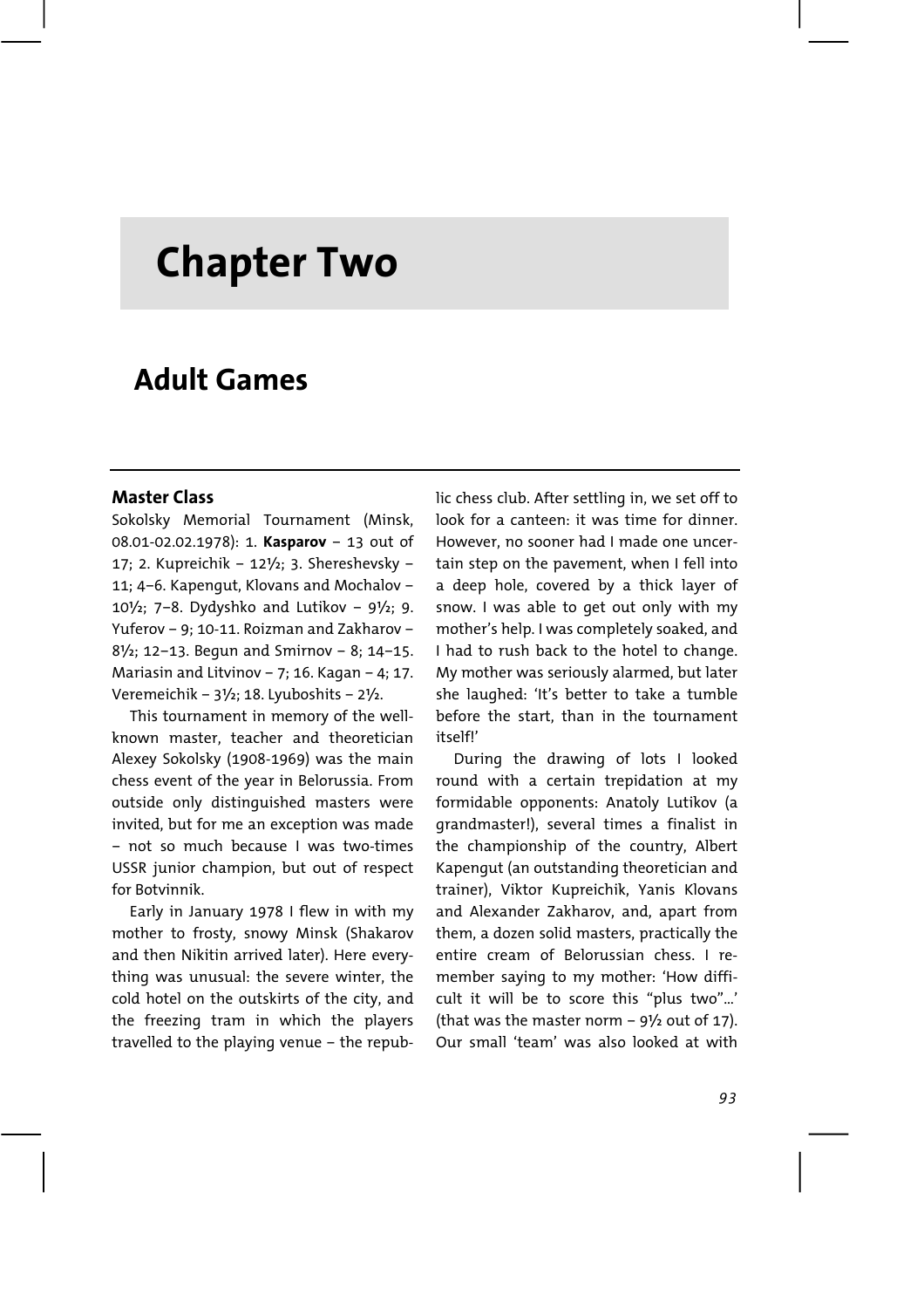interest: what surprises will be caused by this audacious youth from distant Baku? Nikitin: 'All were expecting something exotic, but that which happened was not anticipated by anyone'.

I prepared well, especially with regard to the openings: I already had my own preparations in the most seemingly well-studied positions, assessed by theory as equal. As a result I was able to create sharp, unusual situations, which were to my taste. Strictly speaking, it was only here that my battle at the board began.

In the first round I was paired with Black against the 1977 Armed Forces champion Sergey Yuferov, who was famed as an opening theoretician and who successfully played the King's Indian Defence with both colours. This was the favourite opening of my youth, which served me faithfully for almost my entire career. And I decided to throw down a challenge to the experienced master! This game opened a new page in my competitive biography - it signified my entry into the world of adult chess.

## Game 21 S. Yuferov-G. Kasparov Sokolsky Memorial Tournament. 1st round, Minsk 8.01.1978 King's Indian Defence E99

## 1 d4 2f6 2 c4 g6 3 2c3 2g7 4 e4 d6 5 2e2 0-0 6  $\textcircled{2}$ f3 e5 7 0-0  $\textcircled{2}$ c6 8 d5  $\textcircled{2}$ e7

One of the King's Indian tabiyas.

## 9 ©ිe1

This continuation was popular in those times, but in the late-1980s 9  $\triangle$ d2 came to the fore, and in the mid-1990s  $-$  9 b4.

## $9...$ 47

Impeding the typical c4-c5 breakthrough. 9... De8 is also acceptable, as I played against Shirov (Olympiad, Manila 1992) and Korchnoi (Debrecen 1992).



## $10\sqrt[6]{dx}$

The main line. Later, largely through the efforts of Korchnoi, the old plan with 10 Les f5 11 f3 was rehabilitated (Game No.39 in Volume V of My Great Predecessors).

10...f5 11 &d2 (11 exf5 has long been out of fashion - Game No.64 in Volume IV of My Great Predecessors) 11.... h6 (11...f4? 12 **鱼q4!) 12 f3** 



## $12...f4$

At that time everyone made this direct move with the idea of a pawn storm on the kingside. Later many began to prefer Geller's more flexible plan with 12... \$h8 (or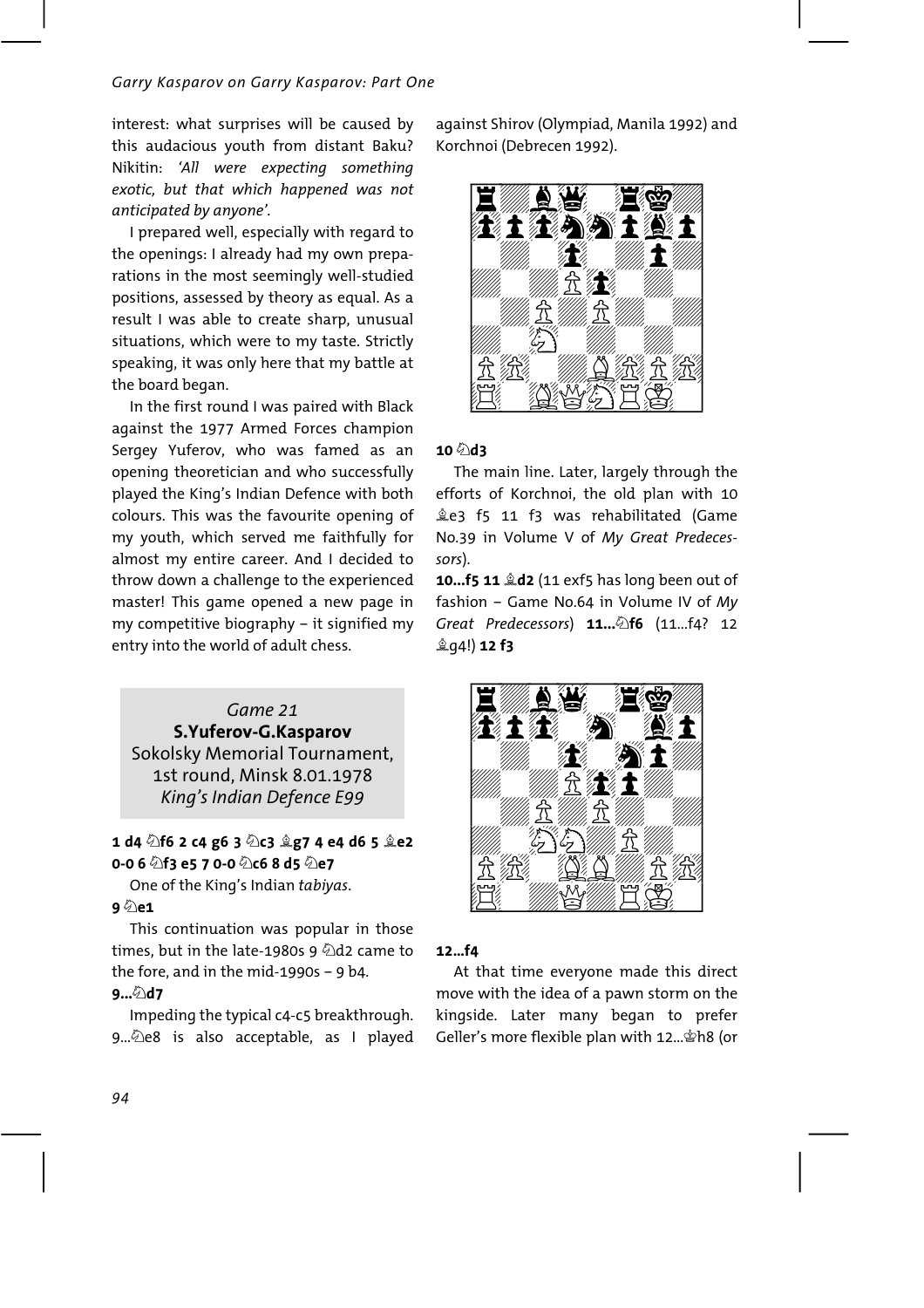11... \$h8), for example: 13 Kc1 c5 14 q4 a6!? 15 \f2 h6 with the idea of ... \eg8, ... \h7 and ... £f6 (Gelfand-Kasparov, Linares 1990). 13 c5

White must act energetically! The classic game Najdorf-Gligoric (Mar del Plata 1953) went 13 b4?! g5 14 c5 h5 15 4f2 4g6! 16 置c1 置f7 17 cxd6 cxd6 18 a4  $$$ f8! (defending the 'base' pawn on d6) 19 a5 骂q7 20 h3 Zh8!? (the knight goes by a roundabout way to h6, to support the ...q5-q4 breakthrough) 21 2b5 (21 2e1!?) 21...94! 22 fxg4 hxg4 23 hxg4 a6 24 2a3 gd7! 25 2c4 Ic8 26 2b6 Ixc1 27 gxc1 ge8 28 ga3 2f7 29 \{{\vau}{c2 ⊘h6, and in the end Black won with a direct attack on the king.

#### $13...g5$

This position is topical even today: using the 'Gligoric method' can Black succeed in creating sufficient counterplay to neutralise the opponent's offensive on the queenside?



#### 14 cxd6

Now 14 ac1 ② g6 15 ② b5 is again fashionable, delaying the exchange on d6 and in some cases sacrificing a piece: 15...a6 16 cxd6! (16 2a3?! q4! Pachman-Padevsky, Dresden 1956) 16. axb5 17 dxc7 (Shariyazdanov-Klimov, St. Petersburg 1997) or 15... Lf7 16 ga5! (the point of White's idea is to provoke weaknesses) 16...b6 17 cxb6 (17 cxd6 is also possible, since 17...bxa5? 18 dxc7 is bad for Black) 17...cxb6 (17...axb6 18 Le1! Najdorf-Uhlmann, Moscow 1956) 18  $2e1$  a6 19  $2c3$  h5 20  $2b4$  - in this way Yuferov defeated Dydyshko (Minsk 1978). but the modern 19 ... a 5! is not so clear.

#### $14...$  $cd6$

To the surprise of the spectators, all these and the next eight moves were made quite quickly by us.



#### $15 \hat{\varnothing}$ f<sub>2</sub>

Yuferov demonstrates a new plan, which had been successfully employed by Sosonko against Kavalek (Wijk aan Zee 1977). We had both seen this game: it was published in Informator Volume 23. White wants to play *We* c2 and *K*fc1, in order to intensify his onslaught on the queenside, and to defend his kingside with minimal forces - by holding the g4-point. The master was apparently hoping that his young opponent would not cope with the difficult problems, but I had prepared, as it seemed to me, a lethal novelty!

The usual continuation is 15 ac1 ② q6 16 ②b5 置f7 17 *We2*, and since 17...94?! 18 ②c7 gxf3 19 gxf3 &h3 (Larsen-Tal, 5th match game, Eersel 1969) is dubious because of 20 De6!, the black knight is forced to retreat -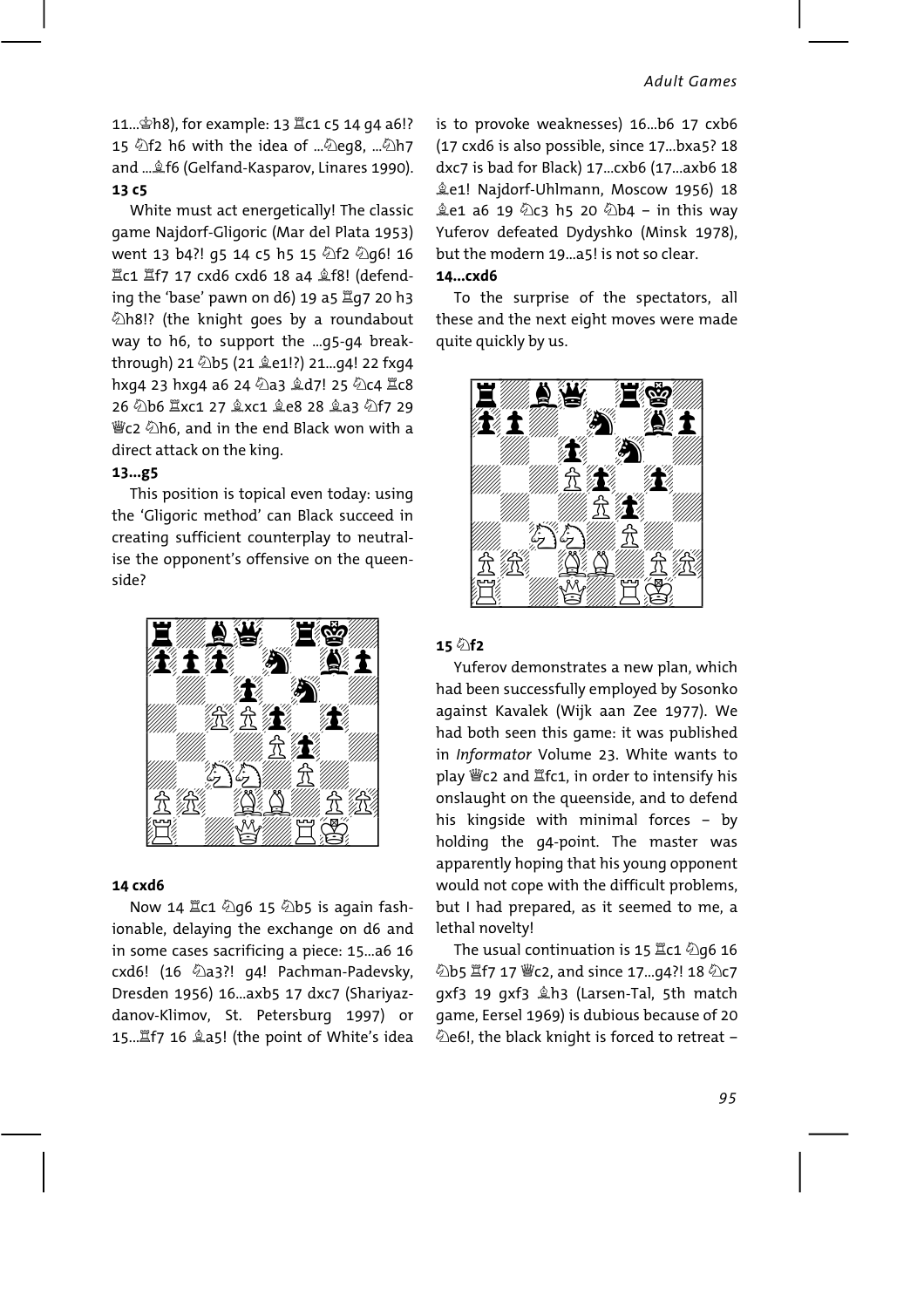17...2e8. After 18 a4 h5 19 公f2 拿f8 20 h3 置q7 the following continuations are all unclear: 21 2xa7 (Averkin-Kasparov, Moscow 1979), 21 a5 (Polugayevsky-Tal, 7th match game, Alma-Ata 1980), and 21 \biddot 公h4 22 Ic2 (Ivanchuk-Timman, 4th match Hilversum Ivanchukgame, 1991: Cheparinov, Sofia 2008). At any event, I always happily went in for these complicated positions with Black.

#### 15... 2g6 16 a4

16 曾c2 置f7 (16...h5 17 2b5) 17 置fc1 is an attempt to refine the move order, hoping to gain an advantage after 17... De8 18 a4 h5 19 公cd1 拿f8 20 罝a3! a6 21 彎c3 拿d7 22 響a5! b6 23 響b4 骂g7 24 骂ac3 公h4 25 h3 ĝe7 26 ĝe1 (Aronian-Nakamura, Bursa 2010), but 17...a6 18 a4 h5 19 h3 q4! (19. 2h4?! 20 a5!) 20 fxq4 hxq4 21 hxq4 鱼h6! 22 a5 鱼q5 23 ②a4 鱼h4 qives chances for both sides (my old analysis!).

## 16... lf7 17 2b5 h5 18 h3 2f8

Almost completing the 'Gligoric-style' regrouping. Each side carries out his own plan, and White, while preparing a queenside invasion, must be extremely attentive to the opponent's threats on the kingside.



## 19 彎c2 a6 (2)

The first step to the side! In the aforementioned Sosonko-Kavalek game Black immediately rushed into the attack -19...94 20 fxg4 hxg4 21 hxg4 a6 22 2a3 置q7 23 lfc1 (after Ligterink's recommendation 23  $\&$ c4 there follows 23... $\&$ h4 - cf. the note to White's 21st move) 23... 公h4 24 曾d1 盒xg4?! (the unclear 24... @d7 or 24... ②h5!? was better), but after 25 2xq4! (not 25 盒xq4? ②xq4 26 ②xq4 ②xq2! 27 含xq2 彎h4 28 曾f1 Ixg4 29 曾e2 Ig3! or 28 響h1 Ixg4+ (26... 2xq2 27 \f1! was more resilient) 27 

25...  $\Delta$ xg2 is stronger (with the idea of 26 拿xg2? ②xg4 and ... ("h4), as had occurred in the game Carbrera-Browne (Las Palmas 1977), which Yuferov and I did not know. There after 26 Xc3?! ②xq4 (26...②h4!?) 27 盒xg4 ②e3 28 盒xe3 彎h4 sharp, roughly equal play developed. But here too the coolheaded 26 \$f1! (Stohl) would have set Black difficult problems: 26... 2h4 27 ge1 2xe4 28 曾d3 2c5 29 Ixc5! etc.

20 2a3 Ig7



## 21 Ifc1?

A by no means obvious but serious mistake. 21 ©c4 was correct, for example:

mendation 22 2a5 \e8 23 \d1 leads to variation 'b1' after 23...94! 24 fx94 hx94 25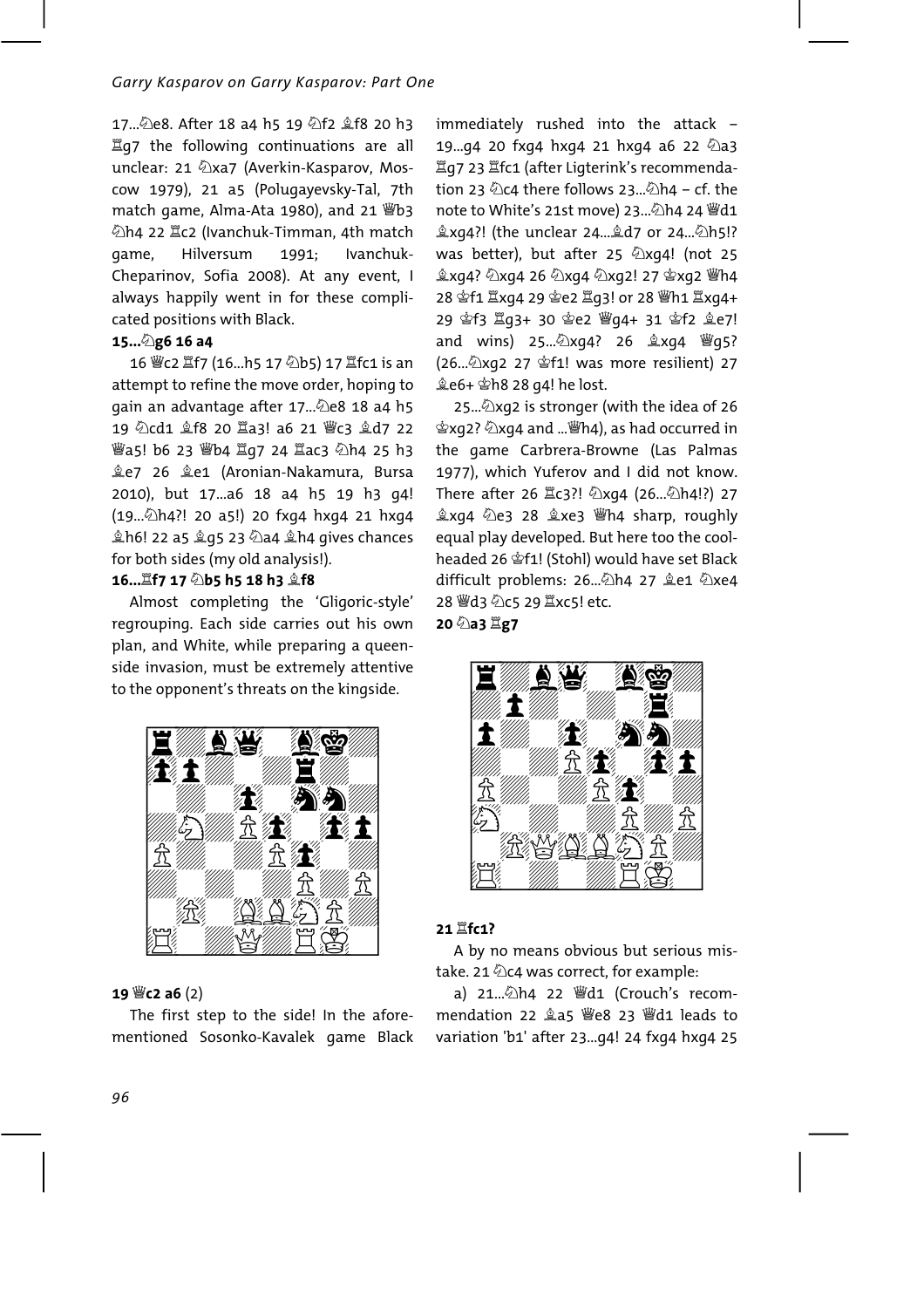hxq4 *Wg*6) 22...q4! (Crouch's idea 22... Eb8 23 a5 g4 24 fxg4 hxg4 25 hxg4 2xg4 26 公xq4 曾q5 runs into 27 公ce3! 曾q6 28 ge1! fxe3 29 4f6+ \$h8 30 q4! or 27... \$e7 28 置f2! 彎g6 29 置c1 fxe3 30 ②xe3 with an obvious advantage for White) 23 fxq4 (23 鱼a5?! ②xf3+! - Crouch) 23...hxg4 24 hxg4 ②xq4! (Crouch gives only 24... ab8 25 a3!), transposing into variation 'b2':

b) 21... $q4$ , and White faces a choice whether or not to include 245, but in both cases Black has sufficient counterplay:

b1) 22 盒a5 響e8 23 fxg4 hxg4 24 hxg4 公h4 25 曹d1 曹q6 (25...公xq4!?) 26 公b6 鱼xg4 27 ②xg4 (27 鱼xg4 里e8) 27...②xg2! (27... 2xg4?! is weaker: 28 gxg4 Ie8 29 鱼f3! 2xg2 30 查f2, Chovanec-Lührig, correspondence 2000) 28 含xg2 響xe4+ 29 含g1 with equality;

b2) 22 fxq4 hxq4 23 hxq4 2h4 24 Wd1 ②xq4! 25 ②xq4 曾q5 26 ②ce3! ge7! 27 置f2 (27 We2 2xg2) 27... Wg6 28 Ic1 fxe3 29 ②xe3 盒d7! 30 lc7 (30 lc4 lf8) 30... g5 31 ②g4 盒xg4 32 罝xg7+ 會xg7 33 盒xg5 盒xe2 34 響b3 (34 響c1 盒f3! - this is not possible with the rook on b8) 34... [28] xq5! 35 [28] xb7+ 望h6 36 Wyxa8 We3!, spectacularly forcing a draw

 $21...$ Dh4(3)



22  $\dddot{\mathbf{w}}$ d1 (now Yuferov is intending to play  $\&$ c4,  $\&$ a5 and  $\&$ b6, but - too late!) 22... d7?! (4)

This is my novelty (replacing 22...g4 23 hxg4 hxg4 24 fxg4  $\&$ xg4?! 25  $\&$ xg4! - cf. the note to Black's 19th move). It could have been regarded as an improvement, had it not been for a fantastic stroke found in the computer era - 22.... 2xf3+!!.



Analysis diagram

For the piece Black has a very dangerous attack: 23  $2xf3$  q4 24 2e2 qxh3 25 2f3 g q4! or 23 qxf3 q4 24 fxq4 (24 hxq4 will not do: 24...hxg4 25 2xg4 2xg4 26 fxg4 2xg4 Ec8! etc. Well, there is logic in this: for an instant White has weakened his defences. and his forces are stuck on the other side of the board.

#### 23 2c4

After the prophylactic move 23 &e1 (Stohl) White has to reckon not only with 23...94, but also 23...b5.

#### 23...g4

Now is the time! Black cannot bring himself to play 23...b6?!, while 23... $\&\text{xf3+}$ !? 24 gxf3 g4 no longer promises more than equality after 25 fxg4 hxg4 26 2a5! We8!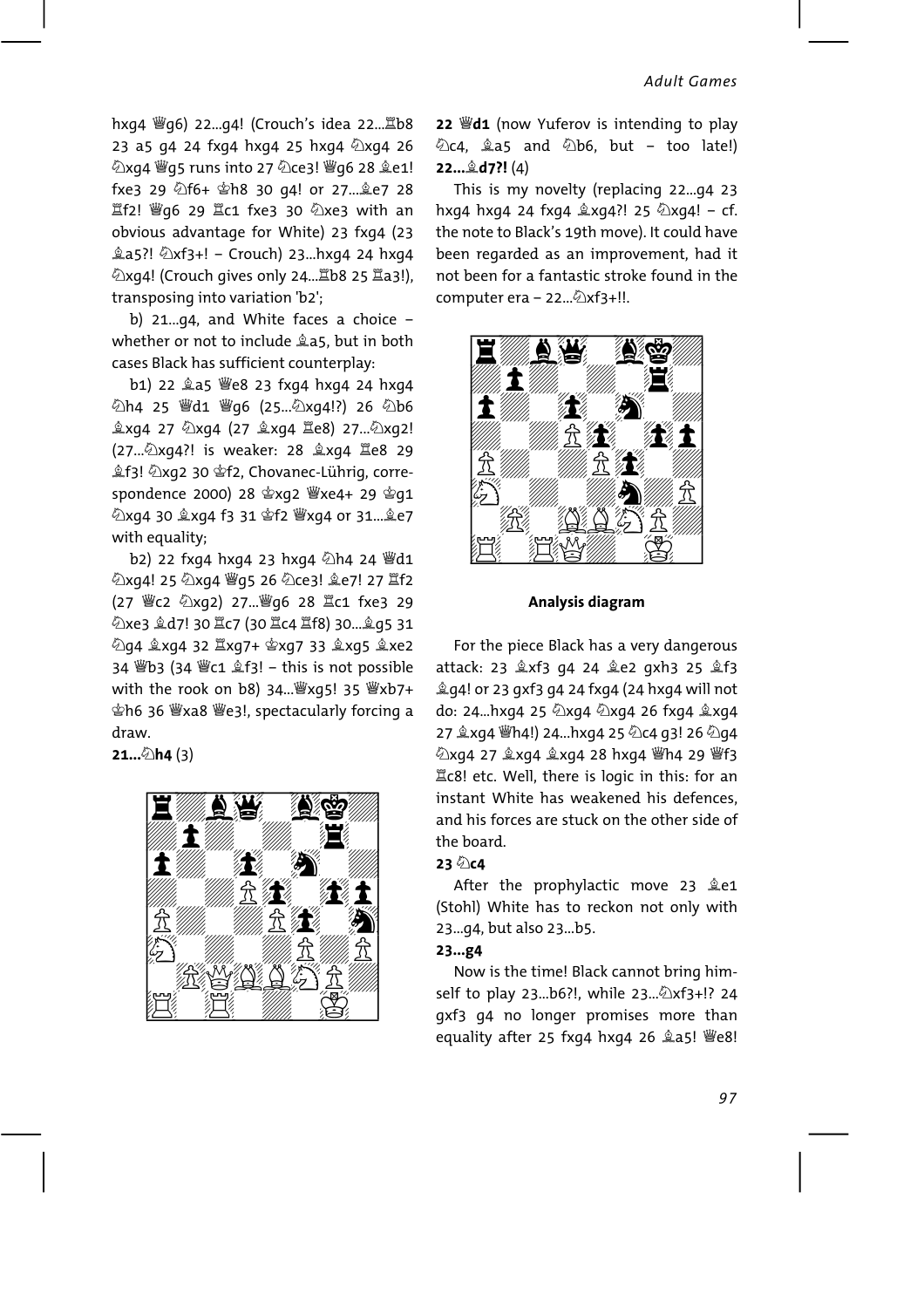27... 彎h5! 28 會f1 盒xg4 29 會e1 盒xe2 30 營xe2 f3 31 營d3 b5 32 2d2 etc.

24 hxg4 (if 24 盒a5 We7 25 2b6? Crouch gives 25... 2xg2, although the decisive 25...gxh3! is simpler) 24...hxg4 25 fxg4

Now the inclusion of the moves 25 2a5?! 營e7! (25... 公xf3+?! 26 盒xf3 營e7(e8) 27 盒e2 is not so clear) could have proved fatal for White: 26 fxg4 2xg4 27 2xg4 2xg2 28 **空f3 罝q3+ 32 空e2 曾q4+ 33 空f2 오e7! or 33** gd2 b5! with irresistible threats.



#### 25... 2xg2?!

This piece sacrifice was the fruit of home analysis, but there was something that I failed to take into account. First 25... 2xq4 was more accurate (but not 25... xg4? 26 <sup></sup> විxg4 විxg2 27 \$f1! – Stohl), for example:

a) 26 公xg4? 公xg2! 27 含xg2 盒xg4 28 盒xg4 *Wh4*. An already familiar situation with the sacrifice of two pieces. With his knight on c4 White has somewhat better chances than before, but even so his defence is extremely difficult: 29 Wh1 (or 29 拿f1 Ixq4 30 拿e2 Iq3!) 29... Ixq4+ 30 拿f3 32... e7 in view of 33 Ia3!) 33 2xe5 (if 33 axb5? or 33 2b6? there is the decisive 33... a7!) 33... dxe5 34 里c7 gq7, and 'Black has regained the piece, and still has a strong attack' (Crouch):

b) 26  $\&$ xq4  $\&$ xq2 27  $\&$ f1!  $\&$ xq4 28  $\&$ xq4 營g5 29 公f2 (29 含xg2? 營h4; 29 公b6 罩e8) 29... 2e3+ (29... 2h4 is also not bad) 30 32... 彎h4+ 33 含e2 彎h2+ 34 彎f2 彎xf2+ 35 含xf2 鱼e7 with a roughly equal ending.

#### 26 含xg2

Played after considerable thought; White was wondering whether Black would have been set more problems by the interposition of 26  $25$ , and only after 26...  $\degree$  e7 - 27 宫xq2 公xq4 28 盒xq4 盒xq4 29 曾xq4! (Crouch gives only 29 ②xg4? (s) Black does not have the defence 31... [g] g3+? 32 \$f1 \d3+ 33 \$f2 \$97 (as in a variation from the game; if  $33...$   $\frac{10}{2}$ xc4?  $34 \frac{2}{2}$ xe5+) because of the simple 34 2xd6, but after 31... \$f7! he is able to neutralise the opponent's slight plus: 32 公f2 曾g3+ 33 曾f1 曾b3 Wb3! with equality) 33...axb5 34 公d2 \Ch3+ 35 曾e2 皇e7 36 公f3 罝g8 37 公f2 罝xg1 38 

26... 2xg4 27 2xg4 (of course, not 27 ②xq4? 盒xq4 28 盒xq4 彎h4) 27... 盒xg4



#### 28 Wxg4!

An unpleasant surprise - a counter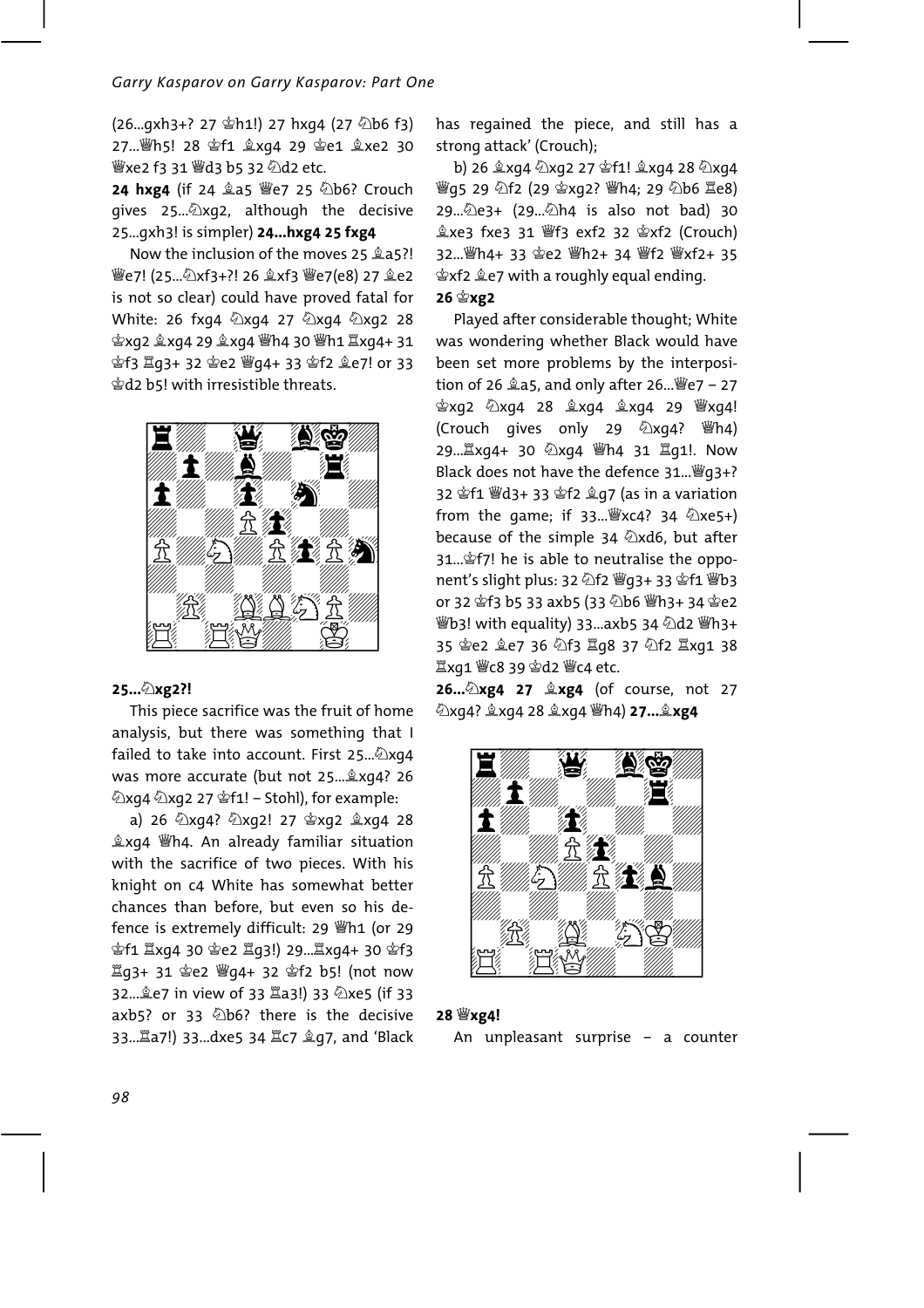queen sacrifice! My over-optimistic analysis concluded with a pursuit of the king: 28 ②xq4(?) 響h4 29 會f1 罝xq4 30 솥e2 罝q3! or 32 \$f2 b5! etc. (as in the note to 25... 2xg2). This is what I was aiming for, and the opponent's unexpected reply shocked me: now White has chances not only of repelling the attack, but also of converting his material advantage!

On the preceding moves I had spent only 23 minutes, but now for the first time I stopped to think: my swift attack had not succeeded, and I had to retune myself for a more complicated fight.

#### 28... Lxg4+ (7)

Things are obviously worse after 28... |h4? 29 |kxq7+ 2xq7 30 \_q1! (Stohl).

#### 29 2xg4

What next?



#### 29... LC8? (7)

This seemingly natural, developing move, to which I previously attached an exclamation mark, proves simply to be a loss of time at a critical moment of the hattle. The immediate 29... Wh4 would have enabled Black, albeit not without some difficulty, to solve his problems and maintain equality: 30 骂q1! | 曾q3+! 31 當f1! (Stohl's variation 31 gh1 | 山子 32 公h2+ is worse because of 32... \$f7!) 31... \$d3+ 32 空f2 鱼q7! 33 公h6+ (33 b3 曾d4+!, but not 33... 響xb3?! 34 罩ac1 會f8 35 公xd6! 響b6+ 36 ②e3! with a powerful attack) 33... \$f8 34 公f5 Wyc4 (it is bad to play 34... LC8? 35 罝xg7! 罝xc4 36 罝h1 or 34... 金f6?! 35 罝g6 鱼h4+ 36 ②xh4 Wd4+ 37 宫f3 Wxc4 38 Iaq1!) 35 Ixq7, and after 35... Wc2! 36 Ih1 營xd2+ 37 宮f3 營d3+ 38 宫q4 營e2+ 39 宫q5 彎q2+40 含f6 彎xh1 (Crouch) White has only perpetual check.

#### 30 2h2?

An error in reply: Yuferov cracks under the pressure and, to his misfortune, decides to switch his knight to the blockading square f3 (although in principle the place for it is at  $f2$  - defending the e4-pawn!). It was also bad to play 30 奠e1? 響q5! 31 會f3 營h5 or 30 2a5? 營h4! 31 2f2 營q3+ 32 含f1 f3, while 30 公f2 曾q5+ 31 含f1 曾q3 32 罝a3 f3 33 @e3 Ixc1+ 34 gxc1 ge7 (Stohl) would have given Black sufficient counterplay.

However, with 30 \$f3! White could have parried the attack and strengthened his position: 30... @ g7 (the queen on its own cannot do anything - 30... (b) 31 骂q1! <sup>₩</sup>h3+ 32 \$e2 with the threat of ⊘f2+ or ②gxe5+), when in the event of 31 Xc3 (Crouch) Black drives the knight to the edge of the board - 31...b5! (not immediately 31... 彎h4? 32 罝q1) 32 axb5 axb5 33 ②a3(a5) the specie or it is better it is better to play 31 &e1! (defending the h4-square and vacating d2) 31...b5 32 axb5 axb5 33 and ②h2-f3) 35  $$f2$  and  $$q1$ , with the hope of successfully regrouping and exploiting his superiority in number of pieces. 30... $\mathbb{W}$ h4 $(9)$ 

## The picture has suddenly changed in Black's favour. The bishop on d2 is taking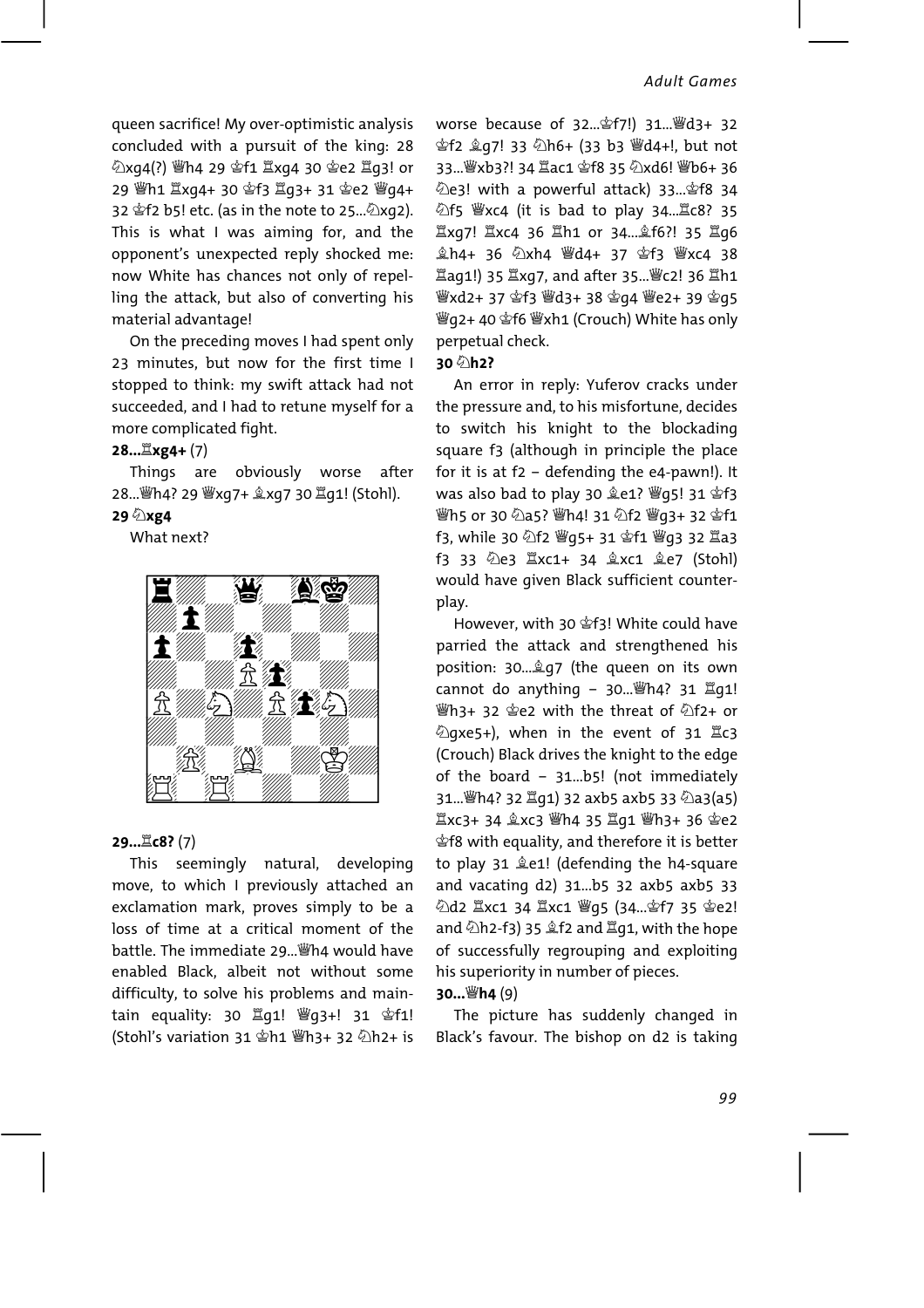away this square from the knight, hindering the defence of the weak e4-pawn.

## 31 耳c3?

Mistakes come in pairs... 31 &e1? (31 置a3? Wh7) is also hopeless in view of 31...f3+! 32 ②xf3 響xe4 33 ②cd2 響e2+ 34 **空h1 Ixc1 35 Ixc1 e4 (Crouch) or 34 空q3** Le8! etc., but the tension would have been retained by 31 2a5! f3+ 32 2xf3 Wyxe4 33 公cd2, although after 33... 曾q4+! 34 當f2  $\Xi$ xc1 35  $\Xi$ xc1 營xa4 Black's chances are clearly better.



## 31... LC7! (8)

The decisive manoeuvre: a mating attack on the q-file is threatened.

## 32 耳g1

then 33... *s*g 4 g f2 sq 35 gaf1 sq 3 and wins (Stohl).

## 32... g7+ 33 含h1 lxg1+ 34 含xg1 彎h7!

It would appear that this 'long' queen move, emphasising the undefended state of the e4-pawn, was not expected by Yuferov: here he thought for nearly all of his remaining time before the control.

### 35 **Lxf4**

A practical chance - a sacrifice of the bishop for the sake of saving the e4- and d5-pawns, which would have fallen in quick succession after 35 2f3 Wyxe4 36 \$f2 (36 ②b6 *We2!* and ...e5-e4) 36... Wxd5 (Stohl). 35...exf4 36 2d2 Wd7 (3)

The queen is carrying out an enormous amount of work: it both attacks the a4pawn and keeps an eye on the c-file and the q4-square. However, 36... |gr 4 37 查f1 |gr 44 (Stohl) was also not bad.

## 37  $\Xi$ c4  $\hat{\mathbb{Z}}$ g7 (6)

An experienced master would probably simply captured the pawn have away by the idea of activating my bishop to continue the attack!

38 b3



#### $38...$   $44!$   $(11)$

This unexpected and spectacular check prevents White from coordinating his pieces.

39 营h1 (39 罝xd4? 彎q7+) 39...敻c5 40 公df3 (there is nothing better) **40...b5!** (22)

I took my time over the last move before the control. Black breaks up the enemy fortifications on the 4th rank.

Here the game was not yet adjourned, since with a time control of 21/2 hours for 40 moves I had used just 1 hour 28 minutes. and although I still had more than an hour in reserve, I continued playing very quickly. 41 X c2 (if 41 axb5 W xb5 42 2d2 ge3 43 Dhf3 Black decides matters with 43... &xd2